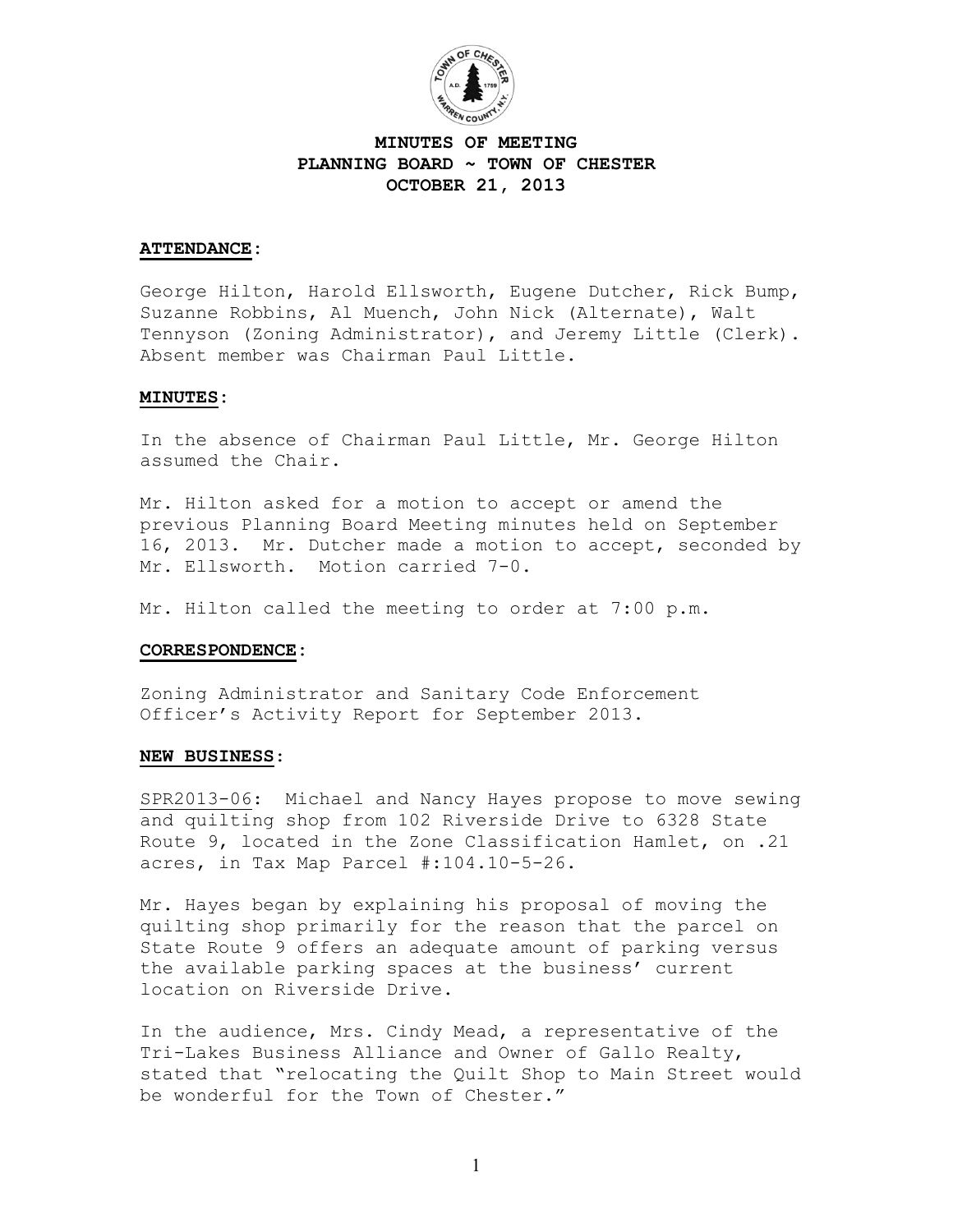Mr. Muench questioned Mr. Hayes where patrons would park on the parcel. Mr. Hayes said that behind the building there is parking space for approximately three cars and along the side of the street there are spaces available as well. Furthermore, Mr. Hayes told the Board that the building will not be used as a residence and will only be utilized for commercial purposes.

Moreover, Mrs. Robbins asked about the signage and lighting surrounding the building. Mr. Hayes stated that he will be relocating the same sign from Riverside Drive to the lot on State Route 9.

Mr. Bump made a motion to waive a public hearing and to approve #SPR2013-06; seconded by Mr. Ellsworth. All aye, none opposed. Motion carried 7-0.

SPR2013-07: Adam Parrish seeking approval to open a computer sales and service business at 6268 State Route 9 in Chestertown, next to Garnet Signs. The building is located on .55 acres, in Zone Classification Hamlet, identified by Tax Map Parcel #:104.14-1-37.

Mr. Parrish stated that he will be operating the business, which will primarily focus on the repair and sale of computers as well as offer computer training classes. Mr. Muench questioned if the business would offer services for customers to bring in and recycle personal computers. Mr. Parrish stated that he will offer such services.

Mr. Hilton asked about lighting on or near the building. In reply, Mr. Parrish explained that he would install a solar power light, facing downwards on the sign once it is installed.

Mr. Dutcher made a motion to waive a public hearing and to approve SPR2013-07; seconded by Mrs. Robbins. Motion carried 7-0.

**OLD BUSINESS:** None.

**PUBLIC PRIVILEGE:** None.

**BOARD PRIVILEGE:** None.